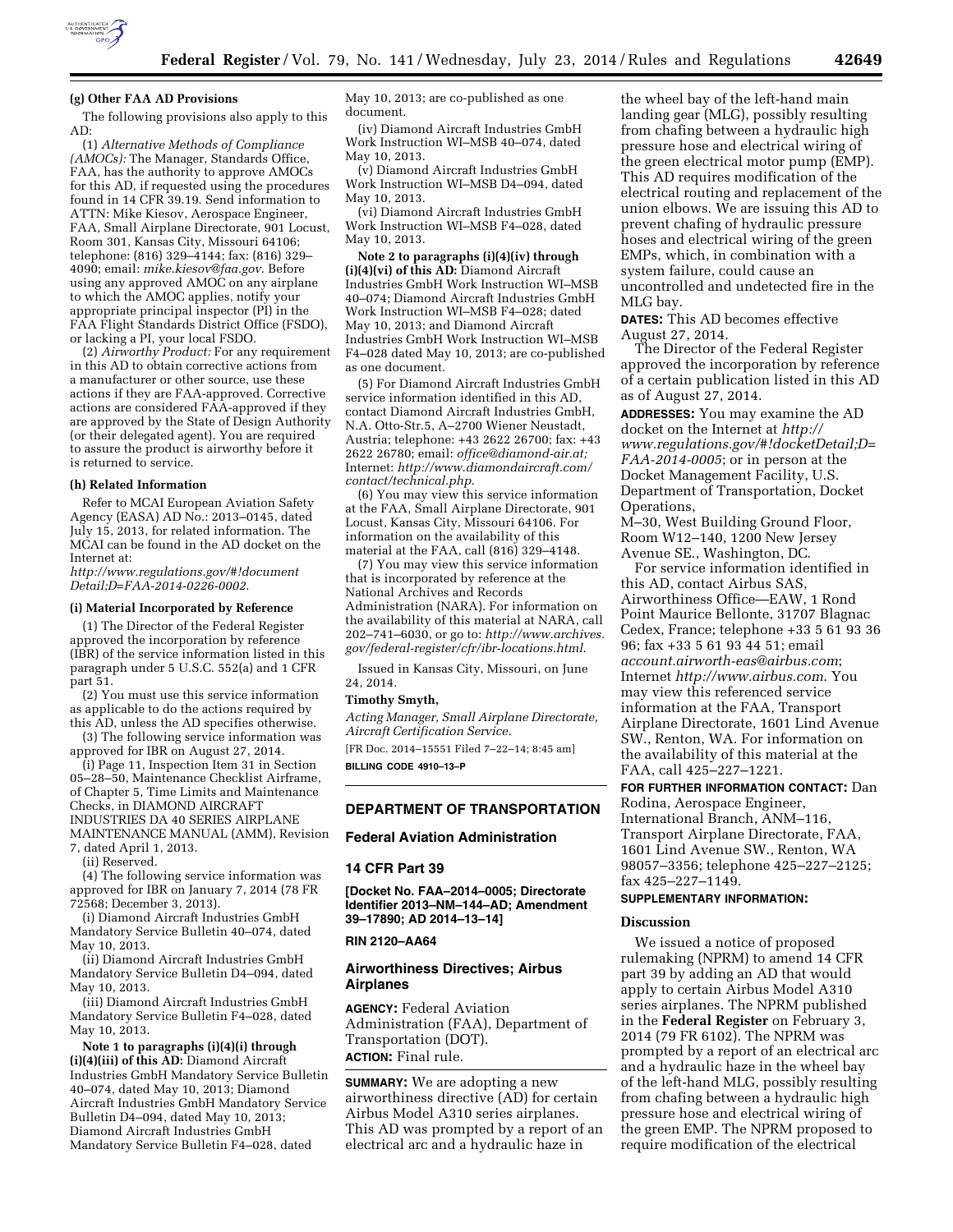routing and replacement of the union elbows. We are issuing this AD to prevent chafing of hydraulic pressure hoses and electrical wiring of the green EMPs, which, in combination with a system failure, could cause an uncontrolled and undetected fire in the MLG bay.

The European Aviation Safety Agency (EASA), which is the Technical Agent for the Member States of the European Community, has issued EASA Airworthiness Directive 2013–0165, dated July 25, 2013 (referred to after this as the Mandatory Continuing Airworthiness Information, or ''the MCAI''), to correct an unsafe condition for certain Airbus Model A310 series airplanes. The MCAI states:

An A310 operator reported an electrical arc and a large hydraulic haze in the Left Hand (LH) Main Landing Gear (MLG) wheel bay that occurred during ground operation.

The analysis of the occurrence revealed that this was likely caused by chafing between a hydraulic high pressure hose and electrical wiring of the Green Electrical Motor Pump (EMP).

This condition, \* \* \* could result in an undetected and uncontrolled fire in the LH MLG wheel bay.

For the reason described above, this [EASA] AD requires modification of the electrical routing and installation of reinforced hydraulic pipes [by replacing the union elbows to re-route the delivery pipe at the upper EMP].

You may examine the MCAI in the AD docket on the Internet at *[http://](http://www.regulations.gov/#!documentDetail) [www.regulations.gov/#!documentDetail;](http://www.regulations.gov/#!documentDetail) D=FAA-2014-0005-0002*.

### **Comments**

We gave the public the opportunity to participate in developing this AD. We received no comments on the NPRM (79 FR 6102, February 3, 2014) or on the determination of the cost to the public.

### **''Contacting the Manufacturer'' Paragraph in This AD**

Since late 2006, we have included a standard paragraph titled ''Airworthy Product'' in all MCAI ADs in which the FAA develops an AD based on a foreign authority's AD.

The MCAI or referenced service information in an FAA AD often directs the owner/operator to contact the manufacturer for corrective actions, such as a repair. Briefly, the Airworthy Product paragraph allowed owners/ operators to use corrective actions provided by the manufacturer if those actions were FAA-approved. In addition, the paragraph stated that any actions approved by the State of Design Authority (or its delegated agent) are considered to be FAA-approved.

In the NPRM (79 FR 6102, February 3, 2014), we proposed to prevent the use of repairs that were not specifically developed to correct the unsafe condition, by requiring that the repair approval provided by the State of Design Authority or its delegated agent specifically refer to this FAA AD. This change was intended to clarify the method of compliance and to provide operators with better visibility of repairs that are specifically developed and approved to correct the unsafe condition. In addition, we proposed to change the phrase ''its delegated agent'' to include a design approval holder (DAH) with State of Design Authority design organization approval (DOA), as applicable, to refer to a DAH authorized to approve required repairs for the proposed AD.

No comments were provided to the NPRM (79 FR 6102, February 3, 2014) about these proposed changes. However, a comment was provided for another NPRM, Directorate Identifier 2012–NM– 101–AD (78 FR 78285, December 26, 2013). The commenter stated the following: ''The proposed wording, being specific to repairs, eliminates the interpretation that Airbus messages are acceptable for approving minor deviations (corrective actions) needed during accomplishment of an ADmandated Airbus service bulletin.''

This comment has made the FAA aware that some operators have misunderstood or misinterpreted the Airworthy Product paragraph to allow the owner/operator to use messages provided by the manufacturer as approval of deviations during the accomplishment of an AD-mandated action. The Airworthy Product paragraph does not approve messages or other information provided by the manufacturer for deviations to the requirements of the AD-mandated actions. The Airworthy Product paragraph only addresses the requirement to contact the manufacturer for corrective actions for the identified unsafe condition and does not cover deviations from other AD requirements. However, deviations to AD-required actions are addressed in 14 CFR 39.17, and anyone may request the approval for an alternative method of compliance to the AD-required actions using the procedures found in 14 CFR 39.19.

To address this misunderstanding and misinterpretation of the Airworthy Product paragraph, we have changed that paragraph and retitled it ''Contacting the Manufacturer.'' This paragraph now clarifies that for any requirement in this AD to obtain corrective actions from a manufacturer, the action must be accomplished using

a method approved by the FAA, the European Aviation Safety Agency (EASA), or Airbus's EASA DOA. Where necessary throughout this AD, we also replaced any reference to approvals of corrective actions with a reference to the Contacting the Manufacturer paragraph.

The Contacting the Manufacturer paragraph also clarifies that, if approved by the DOA, the approval must include the DOA-authorized signature. The DOA signature indicates that the data and information contained in the document are EASA-approved, which is also FAAapproved. Messages and other information provided by the manufacturer that do not contain the DOA-authorized signature approval are not EASA-approved, unless EASA directly approves the manufacturer's message or other information.

This clarification does not remove flexibility previously afforded by the Airworthy Product paragraph. Consistent with long-standing FAA policy, such flexibility was never intended for required actions. This is also consistent with the recommendation of the Airworthiness Directive Implementation Aviation Rulemaking Committee to increase flexibility in complying with ADs by identifying those actions in manufacturers' service instructions that are ''Required for Compliance'' with ADs. We continue to work with manufacturers to implement this recommendation. But once we determine that an action is required, any deviation from the requirement must be approved as an alternative method of compliance.

Other commenters to the NPRM discussed previously, Directorate Identifier 2012–NM–101–AD (78 FR 78285, December 26, 2013), pointed out that in many cases the foreign manufacturer's service bulletin and the foreign authority's MCAI might have been issued some time before the FAA AD. Therefore, the DOA might have provided U.S. operators with an approved repair, developed with full awareness of the unsafe condition, before the FAA AD is issued. Under these circumstances, to comply with the FAA AD, the operator would be required to go back to the manufacturer's DOA and obtain a new approval document, adding time and expense to the compliance process with no safety benefit.

Based on these comments, we removed the requirement that the DAHprovided repair specifically refer to this AD. Before adopting such a requirement, the FAA will coordinate with affected DAHs and verify they are prepared to implement means to ensure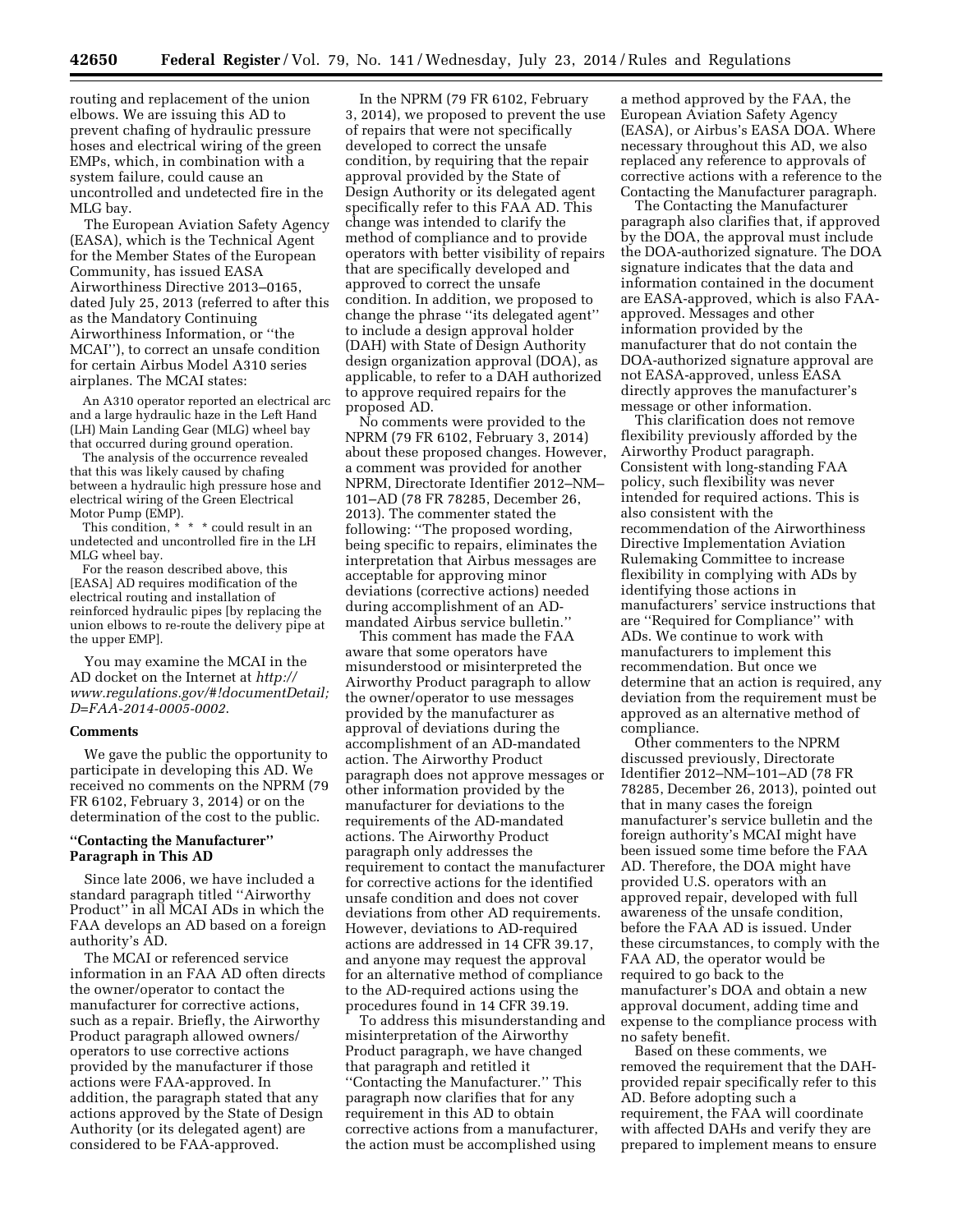that their repair approvals consider the unsafe condition addressed in this AD. Any such requirements will be adopted through the normal AD rulemaking process, including notice-and-comment procedures, when appropriate. We also have decided not to include a generic reference to either the ''delegated agent'' or ''DAH with State of Design Authority design organization approval,'' but instead we have provided the specific delegation approval granted by the State of Design Authority for the DAH in the Contacting the Manufacturer paragraph of this AD.

### **Conclusion**

We reviewed the relevant data and determined that air safety and the public interest require adopting this AD with the changes described previously and minor editorial changes. We have determined that these minor changes:

• Are consistent with the intent that was proposed in the NPRM (79 FR 6102, February 3, 2014) for correcting the unsafe condition; and

• Do not add any additional burden upon the public than was already proposed in the NPRM (79 FR 6102, February 3, 2014).

We also determined that these changes will not increase the economic burden on any operator or increase the scope of this AD.

#### **Costs of Compliance**

We estimate that this AD affects 36 airplanes of U.S. registry.

We also estimate that it will take about 4 work-hours per product to comply with the basic requirements of this AD. The average labor rate is \$85 per work-hour. Required parts will cost about \$1,170 per product. Based on these figures, we estimate the cost of this AD on U.S. operators to be \$54,360, or \$1,510 per product.

### **Authority for This Rulemaking**

Title 49 of the United States Code specifies the FAA's authority to issue rules on aviation safety. Subtitle I, section 106, describes the authority of the FAA Administrator. ''Subtitle VII: Aviation Programs,'' describes in more detail the scope of the Agency's authority.

We are issuing this rulemaking under the authority described in ''Subtitle VII, Part A, Subpart III, Section 44701: General requirements.'' Under that section, Congress charges the FAA with promoting safe flight of civil aircraft in air commerce by prescribing regulations for practices, methods, and procedures the Administrator finds necessary for safety in air commerce. This regulation is within the scope of that authority

because it addresses an unsafe condition that is likely to exist or develop on products identified in this rulemaking action.

### **Regulatory Findings**

We determined that this AD will not have federalism implications under Executive Order 13132. This AD will not have a substantial direct effect on the States, on the relationship between the national government and the States, or on the distribution of power and responsibilities among the various levels of government.

For the reasons discussed above, I certify that this AD:

1. Is not a ''significant regulatory action'' under Executive Order 12866;

2. Is not a ''significant rule'' under the DOT Regulatory Policies and Procedures (44 FR 11034, February 26, 1979);

3. Will not affect intrastate aviation in Alaska; and

4. Will not have a significant economic impact, positive or negative, on a substantial number of small entities under the criteria of the Regulatory Flexibility Act.

#### **Examining the AD Docket**

You may examine the AD docket on the Internet at *[http://www.regulations.](http://www.regulations.gov/#!docketDetail;D=FAA-2014-0005) [gov/#!docketDetail;D=FAA-2014-0005](http://www.regulations.gov/#!docketDetail;D=FAA-2014-0005)*; or in person at the Docket Management Facility between 9 a.m. and 5 p.m., Monday through Friday, except Federal holidays. The AD docket contains this AD, the regulatory evaluation, any comments received, and other information. The street address for the Docket Operations office (telephone 800–647–5527) is in the **ADDRESSES** section.

# **List of Subjects in 14 CFR Part 39**

Air transportation, Aircraft, Aviation safety, Incorporation by reference, Safety.

#### **Adoption of the Amendment**

Accordingly, under the authority delegated to me by the Administrator, the FAA amends 14 CFR part 39 as follows:

### **PART 39—AIRWORTHINESS DIRECTIVES**

■ 1. The authority citation for part 39 continues to read as follows:

**Authority:** 49 U.S.C. 106(g), 40113, 44701.

#### **§ 39.13 [Amended]**

■ 2. The FAA amends § 39.13 by adding the following new airworthiness directive (AD):

**2014–13–14 Airbus:** Amendment 39–17890. Docket No. FAA–2014–0005; Directorate Identifier 2013–NM–144–AD.

### **(a) Effective Date**

This AD becomes effective August 27, 2014.

### **(b) Affected ADs**

None.

# **(c) Applicability**

This AD applies to Airbus Model A310–  $203, -204, -221, -222, -304, -322, -324,$  and –325 airplanes, certificated in any category, all serial numbers on which Airbus Modification Number 04797 has been embodied in production and those on which Airbus Service Bulletin A310–29–2091 has been embodied in service.

#### **(d) Subject**

Air Transport Association (ATA) of America Code 29, Hydraulic Power.

#### **(e) Reason**

This AD was prompted by a report of an electrical arc and a hydraulic haze in the wheel bay of the left-hand main landing gear (MLG) possibly resulting from chafing between a hydraulic high pressure hose and electrical wiring of the green electrical motor pump (EMP). We are issuing this AD to prevent chafing of hydraulic pressure hoses and electrical wiring of the green EMPs, which, in combination with a system failure, could cause an uncontrolled and undetected fire in the MLG bay.

#### **(f) Compliance**

Comply with this AD within the compliance times specified, unless already done.

### **(g) Actions**

Within 36 months after the effective date of this AD, modify the electrical routing of the EMP power supply in the hydraulic bay at frame 54 on the left-hand side and replace the union elbows to re-route the delivery pipe at the upper EMP, in accordance with the Accomplishment Instructions of Airbus Service Bulletin A310–29–2103, dated December 21, 2012.

#### **(h) Other FAA AD Provisions**

The following provisions also apply to this AD:

(1) *Alternative Methods of Compliance (AMOCs):* The Manager, International Branch, ANM–116, Transport Airplane Directorate, FAA, has the authority to approve AMOCs for this AD, if requested using the procedures found in 14 CFR 39.19. In accordance with 14 CFR 39.19, send your request to your principal inspector or local Flight Standards District Office, as appropriate. If sending information directly to the International Branch, send it to ATTN: Dan Rodina, Aerospace Engineer, International Branch, ANM–116, Transport Airplane Directorate, FAA, 1601 Lind Avenue SW., Renton, WA 98057–3356; telephone 425–227–2125; fax 425–227–1149. Information may be emailed to: *[9-ANM-116-](mailto:9-ANM-116-AMOC-REQUESTS@faa.gov) [AMOC-REQUESTS@faa.gov](mailto:9-ANM-116-AMOC-REQUESTS@faa.gov)*. Before using any approved AMOC, notify your appropriate principal inspector, or lacking a principal inspector, the manager of the local flight standards district office/certificate holding